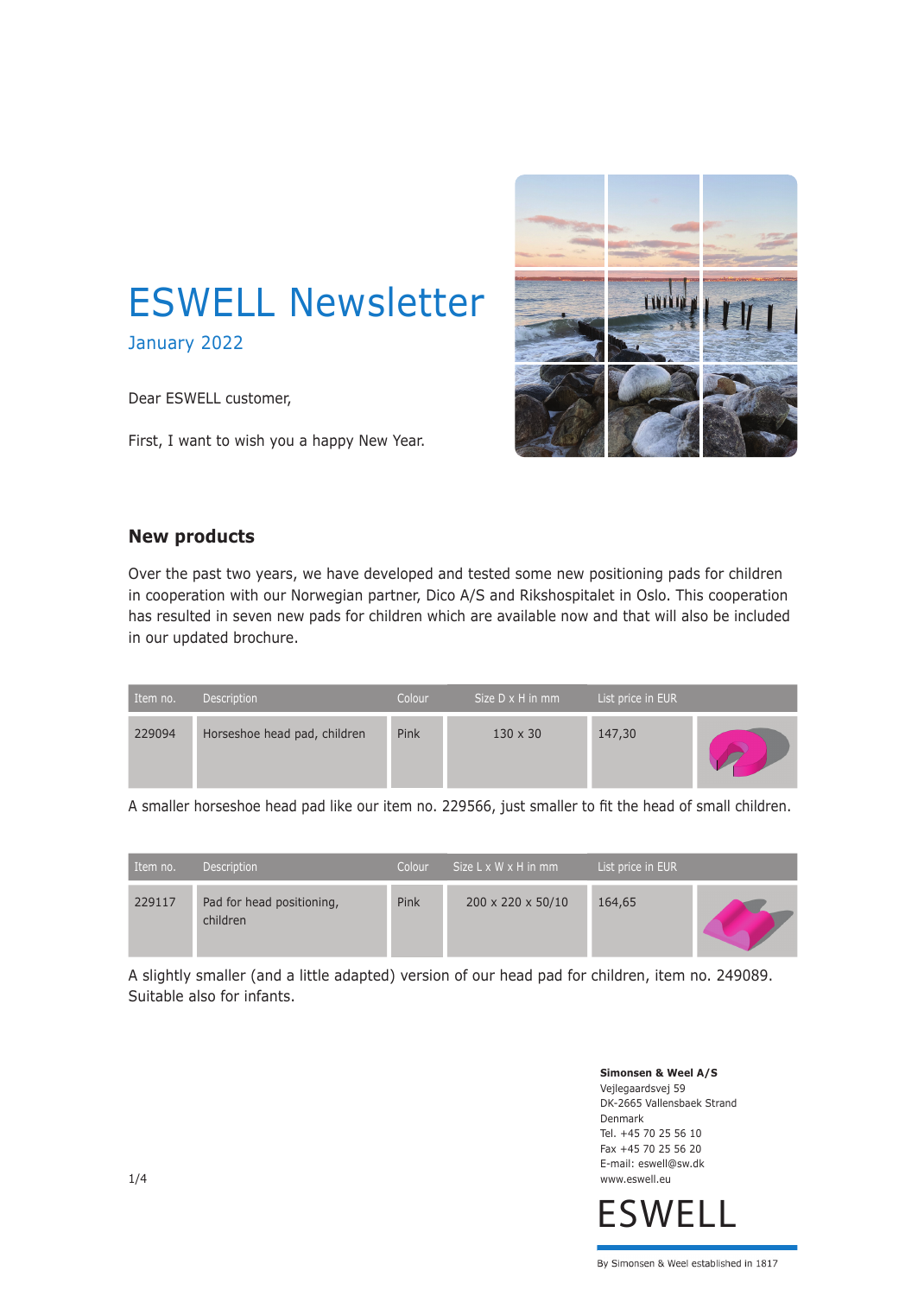| Item no. | Description                             | Colour | Size $L \times W \times H$ in mm | List price in EUR |  |
|----------|-----------------------------------------|--------|----------------------------------|-------------------|--|
| 229100   | Leg positioning pad, children,<br>short | Pink   | $400 \times 500 \times 70/60$    | 429,00            |  |

A very short and lower version of our leg positioning pad item no. 249081. Suitable for small children.

| Item no. | <b>Description</b>                     | Colour | Size $L \times W \times H$ in mm | List price in EUR |  |
|----------|----------------------------------------|--------|----------------------------------|-------------------|--|
| 229083   | Leg positioning pad, children,<br>long | Pink   | 500 x 500 x 100/80               | 457,80            |  |

A shorter and slightly lower version of our leg positioning pad item no. 249081. Suitable for children.

| Item no. | Description                              | Colour | Size $L \times W \times H$ in mm | List price in EUR |  |
|----------|------------------------------------------|--------|----------------------------------|-------------------|--|
| 229086   | Cushion for sternum support,<br>children | Pink   | 300 x 130 x 90                   | 347,40            |  |

A cushion for sternum support for children like to our item no. 248157 (adults) or 249088 (small children).

| Item no. | <b>Description</b>             | Colour | $Size L \times W \times H$ in mm | List price in EUR |  |
|----------|--------------------------------|--------|----------------------------------|-------------------|--|
| 229087   | Pad lateral position, children | Pink   | $450 \times 500 \times 100$      | 776,40            |  |

A pad for lateral position like our item no. 229739, just smaller in order to fit children.

| Item no. | Description             | Colour | Size $L \times W \times H$ in mm | List price in EUR |  |
|----------|-------------------------|--------|----------------------------------|-------------------|--|
| 229088   | Tunnel pillow, children | Pink   | $400 \times 350 \times 150$      | 368,10            |  |

A Tunnel pillow to be used in lateral position like our item no. 229101.

**Simonsen & Weel A/S** Vejlegaardsvej 59 DK-2665 Vallensbaek Strand Denmark Tel. +45 70 25 56 10 Fax +45 70 25 56 20 E-mail: eswell@sw.dk www.eswell.eu

**ESWELL**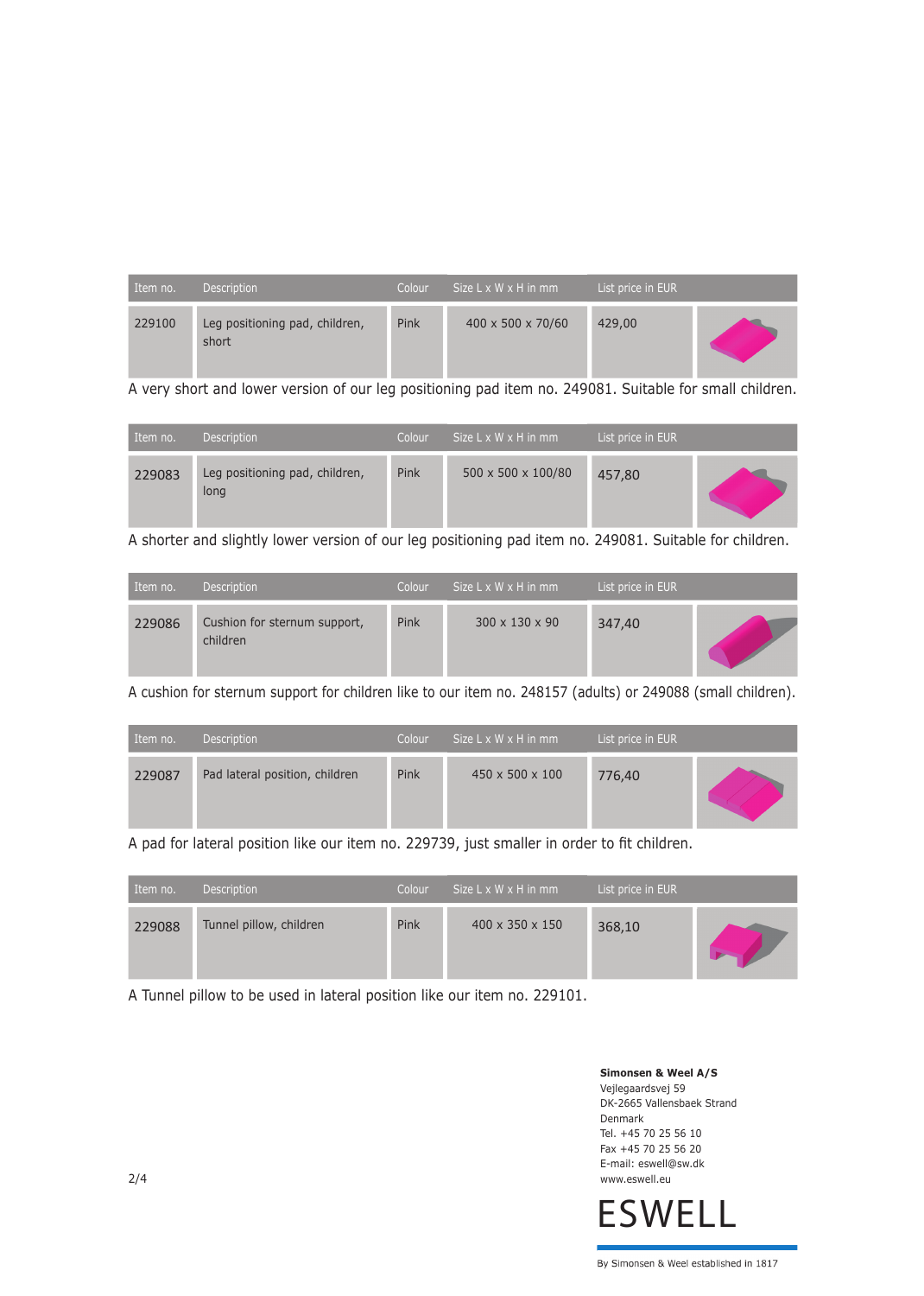If you are interested in these new pads for children, and if you can see a market for them in your country, please let me know and we will arrange a demonstration in the near future (physical or virtual meeting).

#### **Discontinued products**

We have also decided to optimize our product range and the following products have been removed from our standard range and from the brochure:



We still have some of the discontinued products on stock and they will also be available in the future – you just must calculate with a longer delivery time.

> **Simonsen & Weel A/S** Vejlegaardsvej 59 DK-2665 Vallensbaek Strand Denmark Tel. +45 70 25 56 10 Fax +45 70 25 56 20 E-mail: eswell@sw.dk www.eswell.eu